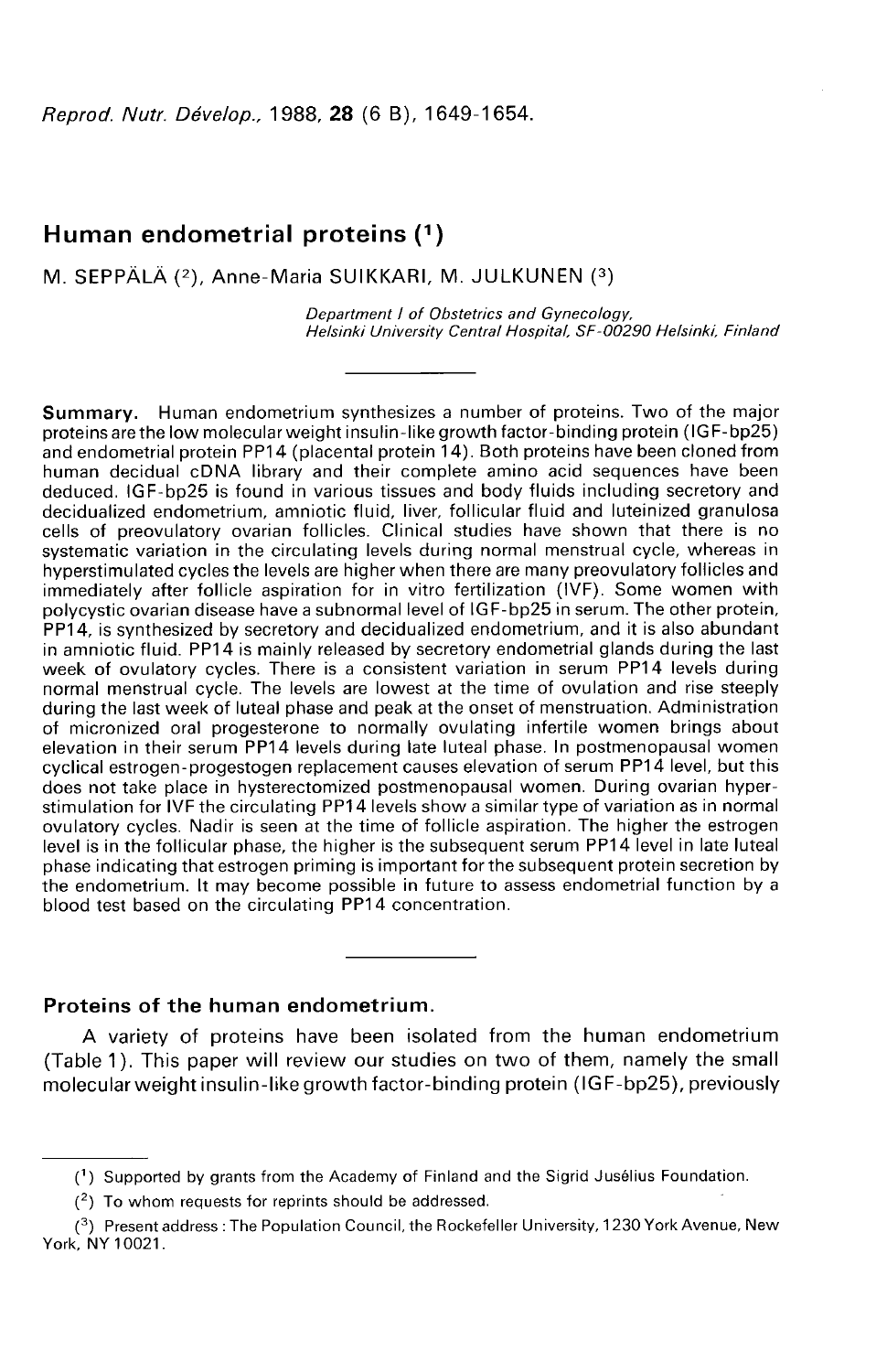### M. SEPPÄLÄ et al.

known as PP12 (placental protein 12), and endometrial protein PP14 (placental protein 14). Both are abundant in secretory/decidulized endometrium in which their synthesis has been demonstrated (Rutanen et al., 1986; Julkunen et al., 1986a).

### TABLE 1

| Name                                                             | Reference                     |
|------------------------------------------------------------------|-------------------------------|
| $17\beta$ -hydroxysteroid dehydro-<br>genase                     | Tseng and Gurpide, 1979       |
| Placental protein 12*                                            | Rutanen et al., 1986          |
| Endometrial protein 14*                                          | Bell, 1986                    |
| Alpha-1<br>pregnancy-<br>associated<br>endometrial<br>globulin*  | Bell, 1986                    |
| Insulin-like growth factor-<br>binding protein*                  | Koistinen et al., 1986        |
| Placental protein 14**                                           | Julkunen <i>et al.</i> , 1986 |
| Progestogen-dependent<br>endometrial protein**                   | Joshi et al., 1980            |
| Endometrial protein 15 <sup>**</sup>                             | Bell, 1986                    |
| Alpha-2<br>pregnancy-<br>endometrial<br>associated<br>globulin** | Bell, 1986                    |
| Pregnancy-associated<br>plasma protein-A                         | Sjöberg et al., 1984          |
| Placental protein 5                                              | Bützow et al., 1986           |
| Endometrial proteins 1-17                                        | Bell, 1986                    |
|                                                                  |                               |

#### Human endometrial proteins (after Seppälä et al., 1987a).

the names are likely to be synonyms;

\*\* the names are likely to be synonyms.

## Insulin-like growth factor-binding protein.

Insulin-like growth factors IGF-I and IGF-11 are bound to specific binding proteins in serum. The major IGF-bp in blood has a molecular weight of about 150 kD (Baxter et al., 1986) and it is growth hormone-dependent. The smaller IGF-bp has a molecular weight of 25.3 kD as deduced from its complete cDNA sequence (Julkunen et al., 1988a). IGF-bp25 is not growth hormone dependent, and its levels in serum are inversely correlated to those of serum insulin (Suikkari et al., 1988a). Tissues in which synthesis of IGF-bp25 takes place include secretory endometrium (Rutanen et al., 1986) and the liver (Julkunen et al., 1988a). Preovulatory follicles contain high concentration of IGF-bp25 and, within the follicle, the protein is localized to luteinized granulosa cells (Seppälä et  $aL$ , 1984), which may actually synthesize this protein.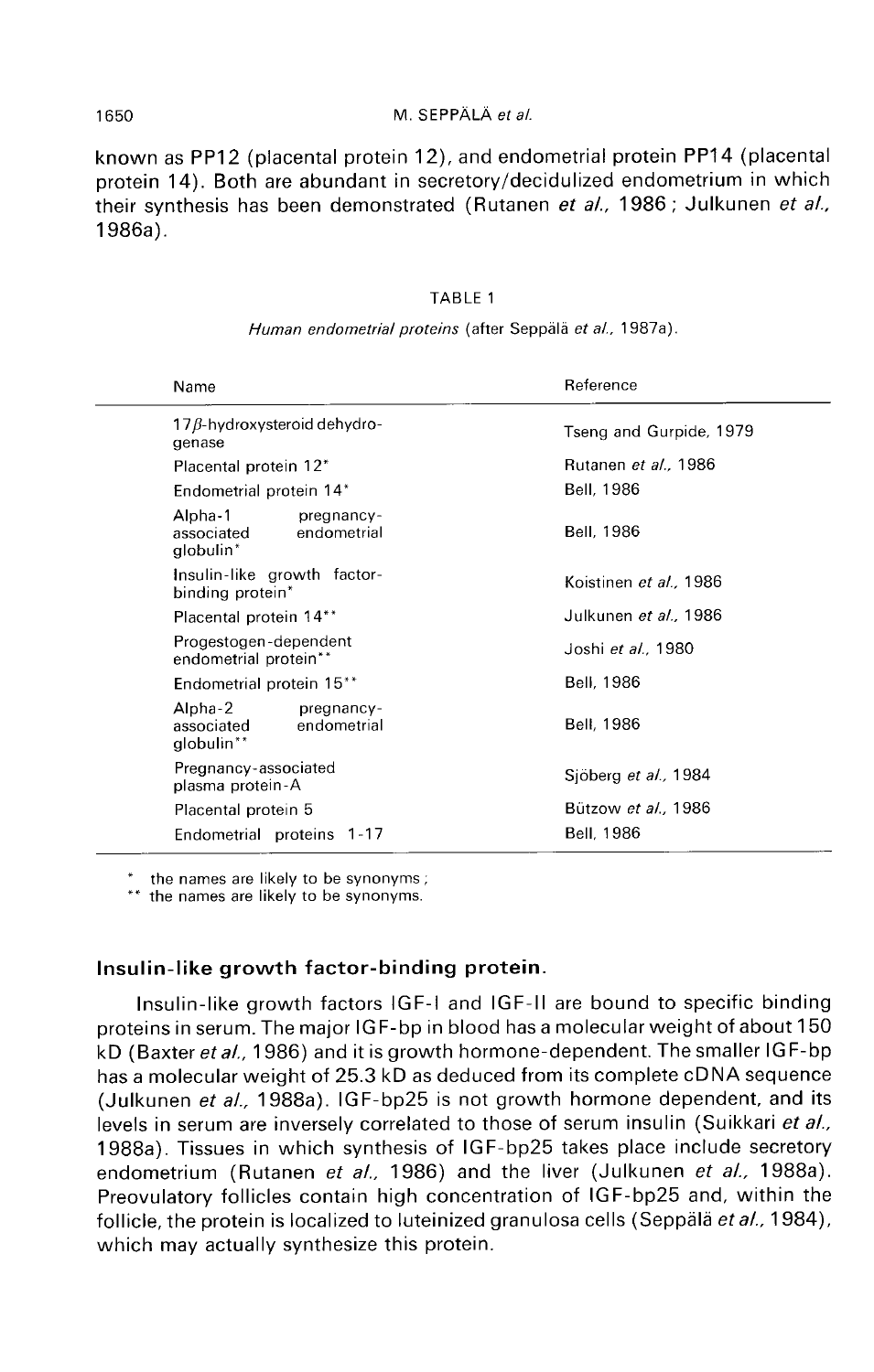Clinical conditions in which the circulating IGF-bp25 levels are elevated include pregnancy and trophoblastic disease (Rutanen et al., 1982), primary liver cancer (Rutanen et al., 1984), ovarian cancer (lino et al., 1986a) and diabetes (Suikkari et al., 1988a). Subnormal levels have been observed in patients with insulinoma (Suikkari et al., 1988a) and polycystic ovarian disease (Suikkari et al., 1988b). During normal menstrual cycle the circulating IGF-bp25 levels show no systematic variation (Suikkari et al., 1987), whereas during ovarian hyperstimulation for IVF the levels rise as the follicles grow, and decline after follicle aspiration (Seppälä et al., 1988a). It is obvious that this elevation cannot derive<br>from secretory endometrium, whereas multiple ovarian follicles are a more likely source. On the other hand, during pregnancy the high IGF-bp25 levels in amniotic fluid and serum probably derive from decidualized endometrium (Rutanen et al., 1985). In preeclampsia the levels are higher than in normal pregnancy indicating increased decidual secretion (lino et al., 1986b).

### Endometrial protein PP14.

PP14 in synthesized by secretory and decidualized endometrium as evidenced by experiments on incorporation of labeled methionine to immunoreactive PP14 by endometrial explants in tissue culture (Julkunen et al., 1986b), and by the detection of PP14 mRNA in the endometrium (Julkunen et al., 1988b). In SDS gel electrophoresis the molecular weight of PP14 is 28 kD, and the protein contains 17 % carbohydrate (Bohn et al., 1982). There is amino acid sequence homology between PP14 and  $\beta$ -lactoglobulins of various species (Huhtala et al., 1987 ; Julkunen et al., 1988b) and between PP14 and a family of retinol-binding proteins (Seppälä et al., 1988b).

PP14 may be used as a marker for endometrial differentiation, as it is synthesized by well differentiated secretory glands, not so much by the stroma. The serum PP14 concentration has the potential to become a marker of endometrial function. PP14 appears to be progesterone-regulated (Julkunen et al., 1986b,c). Evidence that a considerable proportion of circulating PP14 is uterus-derived comes from our studies in which PP14 mRNA was found in the secretory endometrium but not in other tissues (Julkunen et al., 1988b), and the presence or absence of the uterus was found to be critical for the serum PP14 levels to become elevated in response to estrogen-progestogen replacement in postmenopausal women (Seppälä et al., 1988b). We have observed that, after a similar priming with estradiol valerate, the levels during estrogen plus a conventional dose (0.25 mg) of levonorgestrel are higher than those during the same estrogen plus 10 mg medroxyprogesterone acetate (Seppälä et al., 1988b). Also the mode of drug delivery appears to be important. Sustained administration of danazol on patients with endometriosis suppresses rather than elevates the serum PP14 levels (Than et al., 1987). These results indicate that the measurement of endometrial secretory products in blood may tell about endometrial responses to exogenous hormones. Cyclically elevated progestogen levels appear to be critical for subsequent elevation of serum PP14 levels in late luteal phase. During the last week of luteal phase the serum PP14 concentration doubles in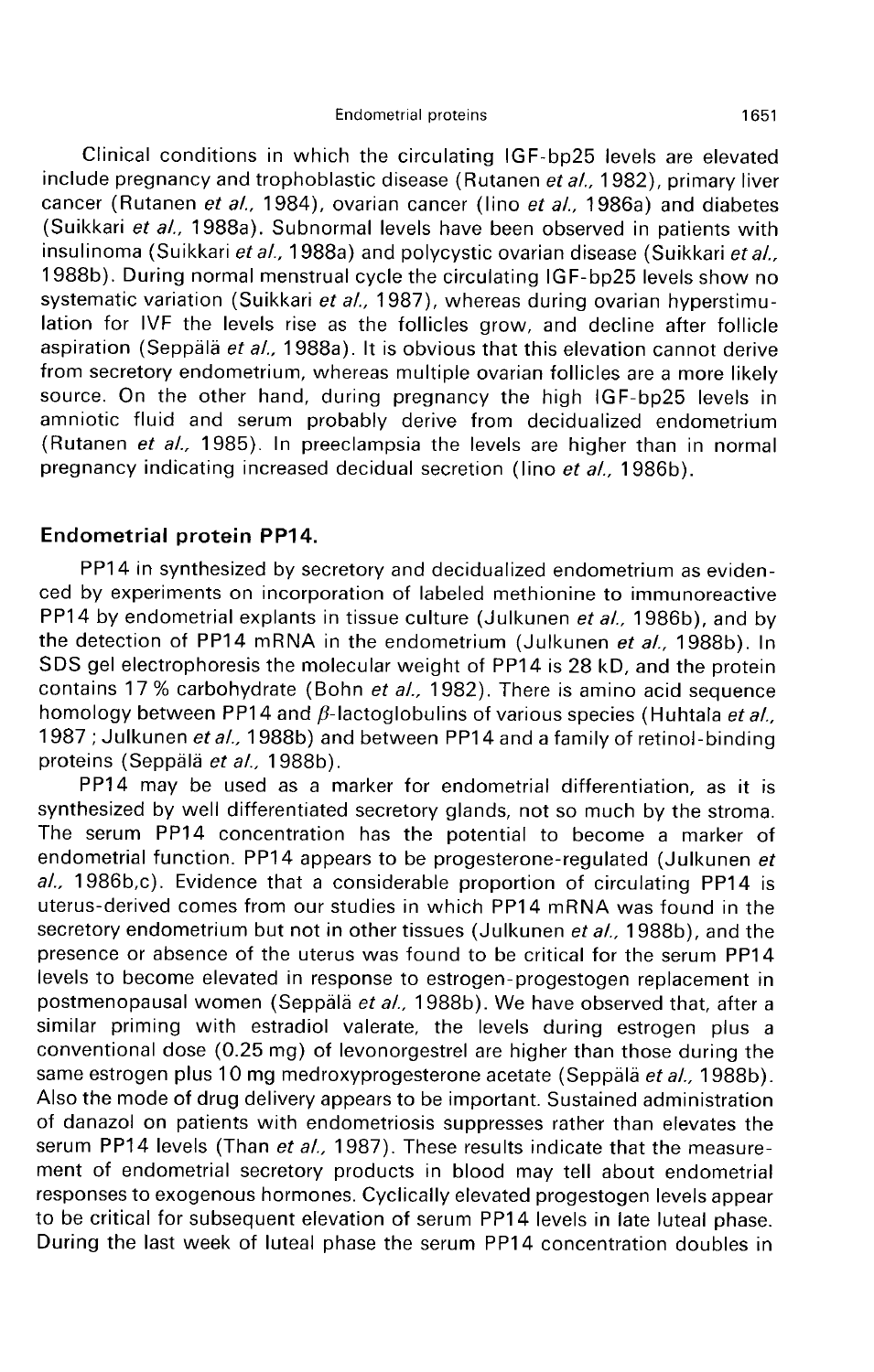every three days (Julkunen et al., 1986a; Seppälä et al., 1988a). No similar elevation is seen in anovulatory cycles. Infertile ovulatory women given micronized oral progesterone have higher luteal phase PP14 levels than the same women taking placebo indicating that it is possible to increase the endometrial secretory activity by exogenous progesterone (Seppala et al., 1987b). Whether this has bearance to subsequent implantation is an obvious question that remains to be answered. Endometrial secretory activity is also influenced by the magnitude of estrogen priming in the follicular phase, irrespective of the subsequent luteal phase progesterone levels. This was evidenced by our finding (to be published) of a positive correlation between follicular phase estradiol and luteal phase PP14 levels.

During pregnancy the circulating PP14 levels show a similar pattern as those of chorionic gonadotropin (hCG). Very high PP14 levels have been found in amniotic fluid, whereas the hCG level is low (Julkunen et al., 1985). It has been suggested that PP14 has an immunosuppressive effect in human reproduction (Bolton et al., 1987).

These and the various other ongoing clinical studies indicate that we are learning about new biochemical ways to assess endometrial responses to endocrine stimuli.

> 27<sup>e</sup> Réunion de la Société française pour l'Etude de la Fertilité. Paris, 29, 30 sept., 1er oct. 1988.

### Résumé. Les protéines de l'endomètre humain.

L'endomètre humain sécrète de nombreuses protéines. Deux des protéines majeures sont la protéine légère de liaison des facteurs de croissance, « insulin-like » (IGF-bp25) et la protéine endométriale PP14. Ces deux protéines ont été clonées à partir d'une librairie de cDNA décidual et leur séquence complète a été déduite. L'IGF-bp25 se trouve dans des tissus divers, comprenant l'endomètre sécrétoire ou décidualisé, le foie, les cellules lutéinisées de granulosa provenant de follicules préovulatoires. On la trouve également dans des liquides biologiques tels le liquide amniotique ou le liquide folliculaire.

Des études cliniques il ressort qu'il n'y a pas de variations systématiques dans les niveaux circulants pendant le cycle menstruel normal, tandis qu'après stimulation folliculaire les niveaux sont plus élevés quand il y a beaucoup de follicules préovulatoires et même après aspiration des follicules en vue de pratiquer la FIV. Quelques femmes souffrant d'ovaires polykystiques ont des niveaux sériques subnormaux de IGF-bp25. L'autre protéine PP14 est synthétisée par l'endomètre sécrétoire ou décidualisé et est également présente en abondance dans le liquide amniotique. La PP14 est principalement libérée par les glandes endométriales en phase sécrétoire pendant la dernière semaine des cycles ovulatoires. Il existe une variation nette des niveaux sériques de PP14 pendant le cycle menstruel ; les niveaux sont les plus bas au moment de l'ovulation et s'élèvent fortement pendant la dernière semaine du cycle, le pic se situant au moment de la menstruation. L'administration orale de progestérone micronisée à des femmes stériles bien qu'ovulant, augmente leur taux sérique en fin de phase lutéale. Chez la femme postménopausée une thérapie oestro-progestative de substitution provoque une élévation de la PP14 sérique, mais cette élévation n'a pas lieu si la femme est hystérectomisée. Pendant l'hyperstimulation ovarienne en cas de FIV, la PP14 sérique varie comme au cours d'un cycle normal. Le minimum est observé au moment de l'aspiration des follicules. Plus est élevé le niveau d'estradiol pendant la phase folliculaire, plus le niveau de PP14 est élevé en fin de phase lutéale ; ceci montre l'importance de l'action protéique ultérieure de l'endomètre. Il semble possible dans le futur d'estimer le fonctionnement de l'endomètre par la connaissance du niveau sérique de la PP14.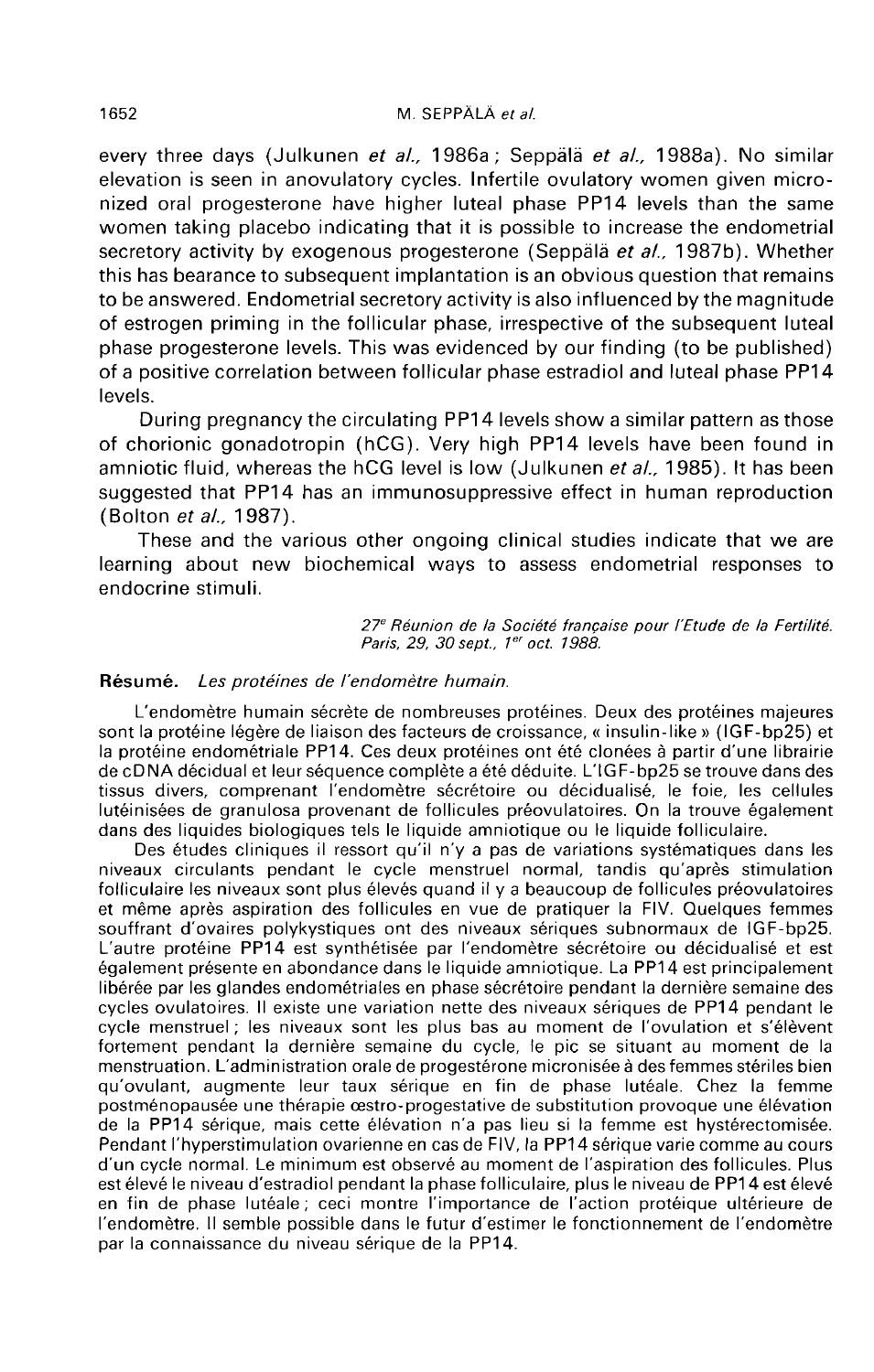#### **Endometrial proteins**

### References

- BAXTER R. C., MARTIN J. L., TYLER M. L, HOWDEN M. E. H., 1986. Growth hormone-dependent insulin-like growth factor (IGF) binding protein from human plasma differs from other human IGF-binding proteins. Biochem. Biophys. Res. Commun., 139, 1256-1261.
- BELL S. C., 1986. Secretory endometrial and decidual proteins : studies and clinical significance of a maternally derived group of pregnancy-associated serum proteins. Hum. Reprod., 1, 129-143.
- BOHN H., KRAUS W., WINCKLER W., 1982. New soluble placental tissue proteins : their isolation, characterization, localization and quantification. Placenta, Suppl. 4, 67-81.
- BOLTON A. E., POCKLEY A. G., CLOUGH K. J., MOWLES E. A., STOKER R. J., WESTWOOD 0. M. R., CHAPMAN M. G., 1987. Identification of placental protein 14 as an immunosuppressive factor in human reproduction. Lancet, 1, 593-595.
- BÜTZOW R., ALFTHAN H., JULKUNEN M., RUTANEN E.-M., BOHN H., SEPPÄLÄ M., 1986. Human endometrium and menstrual fluid contain placental protein 5. Hum. Reprod., 1, 287-289.
- HUHTALA M.-L., SEPPÄLÄ M., NÄRVÄNEN A., PALOMÄKI P., JULKUNEN M., BOHN H., 1987. Amino acid sequence homology between human placental protein 14 and  $\beta$ lactoglobulins from various species. Endocrinology, 120, 2620-2622.
- IINO K., SEPPÄLÄ M., HEINONEN P. K., SIPPONEN P., RUTANEN E.-M., 1986a. Elevated levels of a somatomedin-binding protein PP12 in patients with ovarian cancer. Cancer, 58, 2294-2297.
- IINO K., SJOBERG J., SEPPALA M., 1986b. Elevated circulating levels of a decidual protein, placental protein 12, in pre-eclampsia. Obstet. Gynecol., 68, 58-60.
- JOSHI S. G., EBERT K. M., SMITH R. A., 1980. Properties of the progestogen-dependent protein of the human endometrium. J. Reprod. Fertil., 59, 287-296.
- JULKUNEN M., APTER D., SEPPALA M., STENMAN U.-H., BOHN H., 1986a. Serum levels of placental protein 14 reflect ovulation in nonconceptional cycles. Fertil. Steril., 45, 47-50.
- JULKUNEN M., KOISTINEN R., AALTO-SETÄLÄ K., SEPPÄLÄ M., JÄNNE O., KONTULA K., 1988a. Primary structure of human insulin-like growth factor-binding protein/placental I protein 12 and tissue-specific expression of its mRNA. FEBS Letters, 236, 295-302.
- JULKUNEN M., KOISTINEN R., SJOBERG J., RUTANEN E.-M., WAHLSTROM T., SEPPALA M., 1986b. Secretory endometrium synthesizes placental protein 14. Endocrinology, 118, 1782-1786.
- JULKUNEN M., RAIKAR R. S., JOSHI S. G., BOHN H., SEPPALA M., 1986c. Placental protein 14 and progestagen-dependent endometrial protein are immunologically indistinguishable. Hum. Reprod., 1, 7-8.
- JULKUNEN M., RUTANEN E.-M., KOSKIMIES A., RANTA T., BOHN H., SEPPALA M., 1985. Distribution of placental protein 14 in tissues and body fluids during pregnancy. Br. J. Obstet. Gynaecol., 92, 1145-1151.
- JULKUNEN M., SEPPALA M., JANNE 0., 1988b. Complete amino acid sequence of human placental protein 14. A progesterone-regulated uterine protein homologous to  $\beta$ -lactoglobulin. Proc. nat. Acad. Sci. U.S.A., (in press).
- KOISTINEN R., KALKKINEN N., HUHTALA M.-L., SEPPALA M., BOHN H., RUTANEN E.-M., 1986. Placental protein 12 is a decidual protein that binds somatomedin-binding protein from human amniotic fluid. Endocrinology, 118, 1375-1378.
- RUTANEN E.-M., BOHN H., SEPPALA M., 1982. Radioimmunoassay of placental protein 12 : levels in amniotic fluid, cord blood and serum of healthy adults, pregnant women and patients with trophoblastic disease. Am. J. Obstet. Gynecol., 144, 460-463.
- RUTANEN E.-M., KOISTINEN R., SJOBERG J., JULKUNEN M., WAHLSTROM T., BOHN H., SEPPÄLÄ M., 1986. Synthesis of placental protein 12 by human endometrium. Endocrinology, 118, 1067-1071.
- RUTANEN E.-M., KOISTINEN R., WAHLSTRÖM T., BOHN H., RANTA T., SEPPÄLÄ M., 1985. Synthesis of placental protein 12 by human decidua. Endocrinology,116, 1304-1309.

Reproduction, Nutrition, Développement, n° 6B/88 - 9